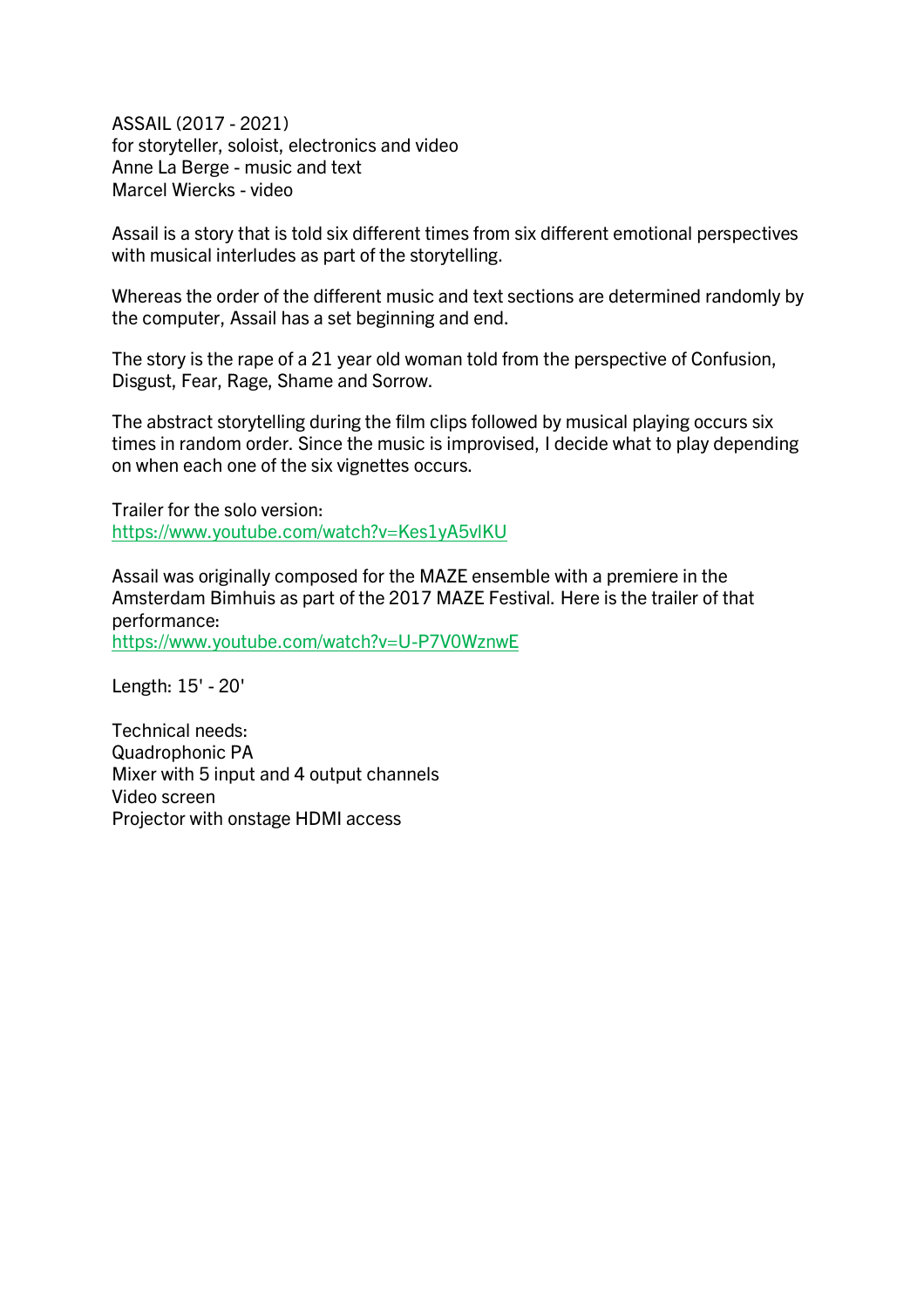CARGO OF CLOUDS (2021) Isabelle Vigier - video Anne La Berge - spoken text, music and interactive tool Alex Booy - sound design

In our new work entitled *Cargo of Clouds* Isabelle Vigier and I observe how human use of data impacts landscapes in our contemporary world.

Although data seems free flowing and innocuous it actually exists in the world physically. In *Cargo of Clouds*, we express the ways data is embedded in our physical world, and how the global networks supporting data circulation affects our natural space. Central to the story is the question of how we are involved as individuals in systems that we do not control, but that have a profound impact on the world.

*Cargo of Clouds* was filmed at the port of Venlo where the dancer Valentina Campora is placed in a context where she is not meant to be since access to the industrial zone is strictly forbidden. It is as if she had been transported from her personal screen, her interface with the world, into the high security apparatus that is hiding behind it. A contemporary *Alice in Wonderland*, she has landed into a world on a non-human scale, and that keeps drifting out of her grasp. In *Cargo of Clouds,* we address our ambivalent feelings and our responses to the landscape that is the product of a society high on data with an artistic aim to inspire our audience to reflect on the wonders and perils we associate with data. Our ambition is to shed a light on the blind spot in our contemporary culture where data and the physical world co-exist.

*Cargo of Clouds* is both an installation and a performance work. In the performance, the video is played as a triptych and serves as a context for a live performance with flute and text using the interactive tool that I developed in collaboration with Timo Hoogland. [Link to video.](https://www.dropbox.com/s/smmyraiye7qf7tu/CoC-3screens-stereo-sound-HEVC.mov?dl=0)

Length: 15'

Technical needs: Quadrophonic PA Mixer with 4 seprate in put and output channels Video screen Projector with onstage HDMI access